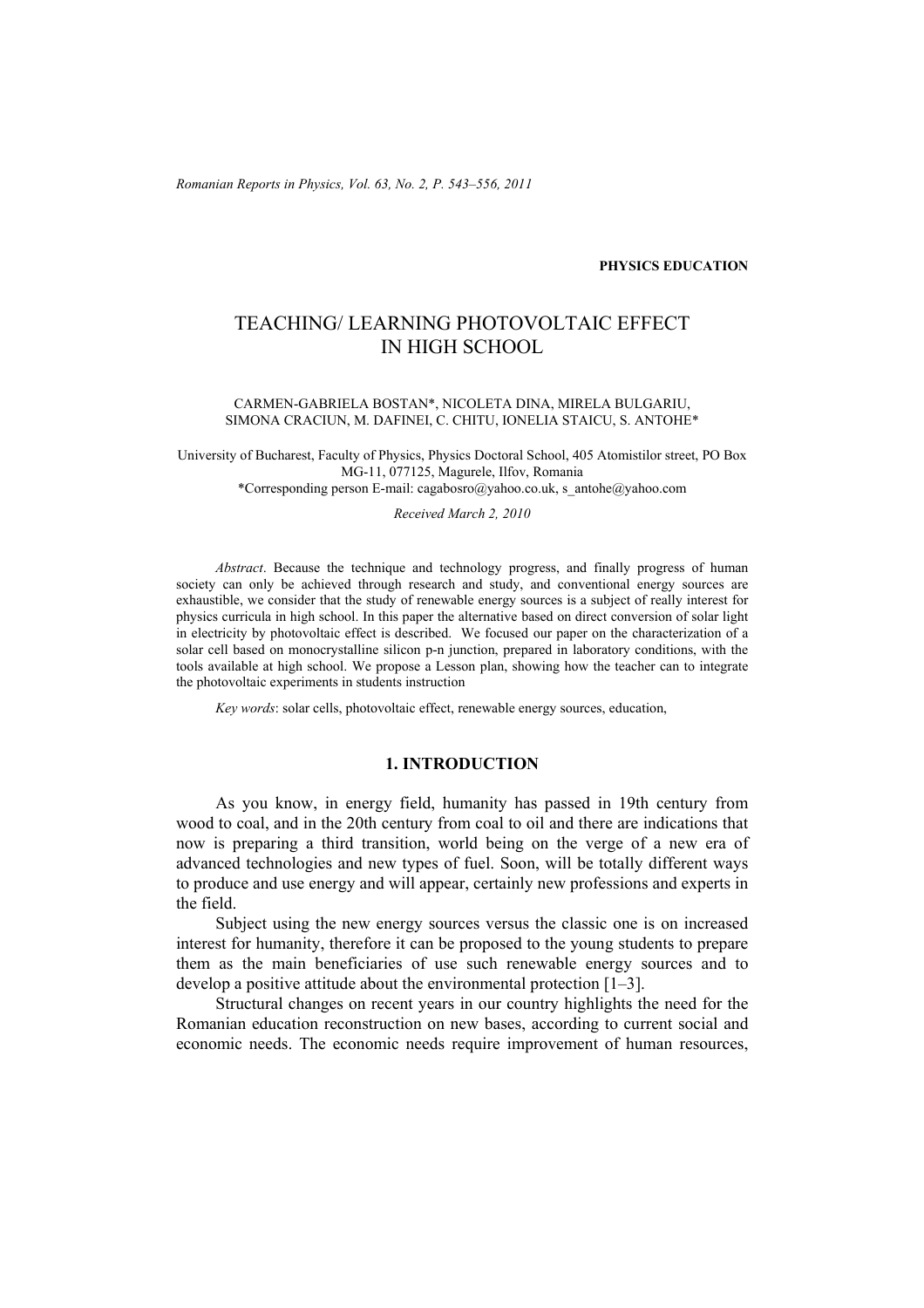qualification and labor flexibility. School wants to be the promoter of such an attitude, and this requires a diversification of supply school in order to give to each generation the individualized courses to school.

Aims of individualized course is to open education to student's aspirations, which may lead to increased the school efficiency and high training in social and economic context in current society.

Council of Europe recommended that the laws of each state must recognize and respect individual differences [4, 5]. Gifted children, like other categories, have required special education to develop the full availability of skills. School system must be sufficiently flexible to meet the specific needs of talented children.

For this purpose is required organization of activities the initiation of students in scientific research, aiming for:

- development the creative skills of students with high interest for a particular area, through scientific research;
- acquisition of additional knowledge in various areas, familiarity with research methods, with specific literature and improvement of skills on intellectual work.

In order to develop scientific research capacity of students from high school, we describe here a method of characterization of a solar cell based on a monocrystalline silicon *p*-*n* junction, prepared in laboratory conditions. Method of investigation is a part of the training process and represents the link of connection between theory and practice, ensuring on a hand the understanding of physical processes which take place in a photovoltaic cell and on the other hand the gain of the experimental skills needed to develop the scientific research in high school laboratories and further in universities or research institutes. This work is addressed for the moment to a group of students involved in a special training for national and international physics Olympiads, or in a center of excellence which promote the scientific research during high school education, but with possibilities to be extended to the whole curriculum in high school.

#### **2. THEORETICAL BACKGROUND**

#### 2.1. GENERAL ASPECTS ON PHYSICAL PROCESSES IN THE *p*-*n* JUNCTION. CURRENT-VOLTAGE CHARACTERISTICS IN THE DARK

A *p*-*n* junction consists in a semiconductor wafer in which the abrupt transition from  $n$ - to  $p$ -type conductivity takes place [6, 7]. To electrodynamic equilibrium (Fig. 1), the electrons from region  $n$  will diffuse to region  $p$  where they will recombine with holes, leaving back ionized donors.

Thus, by both sides of junction plan is formed a spatial electric charge region, G giving rise to an internal electric field  $E_i$  oriented from  $n -$  to  $p -$  region.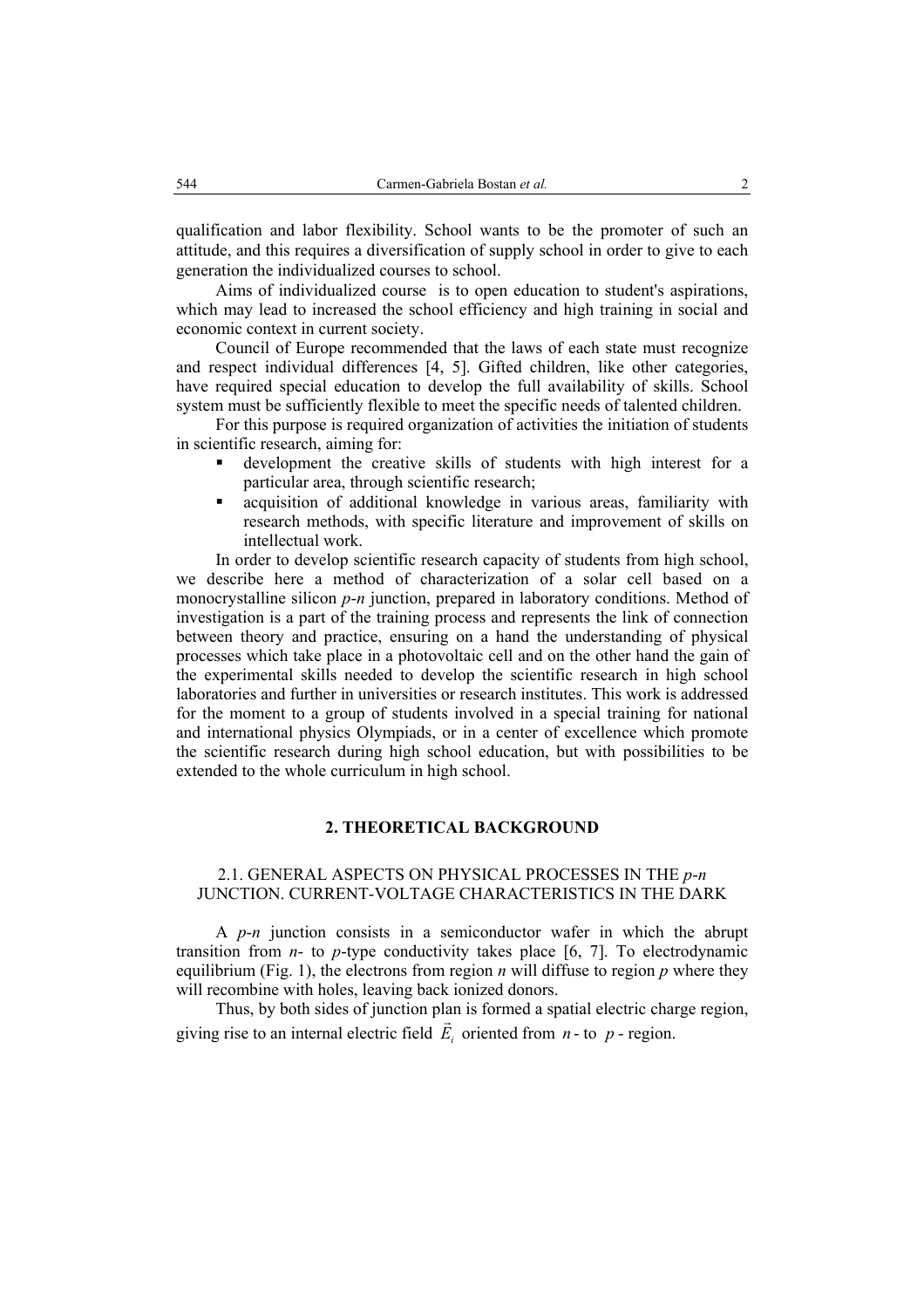Thus, appears a potential barrier  $U_b$ . (Because  $E_i$  $\overline{\phantom{a}}$  opposes to the continuum diffusion of majority charge carriers: holes in the *p* region, with the concentration  $p<sub>n</sub>$  and electrons in *n* region, with the concentration  $n<sub>n</sub>$ .)



Fig. 1 – The physical model of a *p*-*n* junction.

Minority charge carriers (holes in the *n* region with concentration  $p_n$  and electrons in the  $p$  region with concentration  $n<sub>n</sub>$ ) are accelerated by the internal electric field of junction in opposite direction than that of displacement of majority charge carriers.

At thermal equilibrium and in the absence of polarization, the current  $I_{m0}$ , generated by the majority charge carriers flow, must be equal with the current  $I_{s0}$ , determined by the flow of minority charge carriers:

$$
I_{m0} = I_{s0} = I_s.
$$
 (1)

If the voltage *U* is applied on *p*-*n* junction, in forward bias conditions, the potential barrier drop with the value *qU*, and the flux of majority charge carriers through junction, rapidly increases quickly, while the flux of minority charge carriers remains unchanged.

The intensity of electric current determined by flux of majority charge carriers increases exponentially with the applied voltage, following the relationship:

$$
I_f = I_{m_0} e^{\frac{eU}{kT}}.
$$
\n<sup>(2)</sup>

In the reverse bias conditions the current rest about constant having the intensity

$$
I_r = -I_s \tag{3}
$$

Then the current-voltage (*I*-*U*) characteristic in the dark is given by: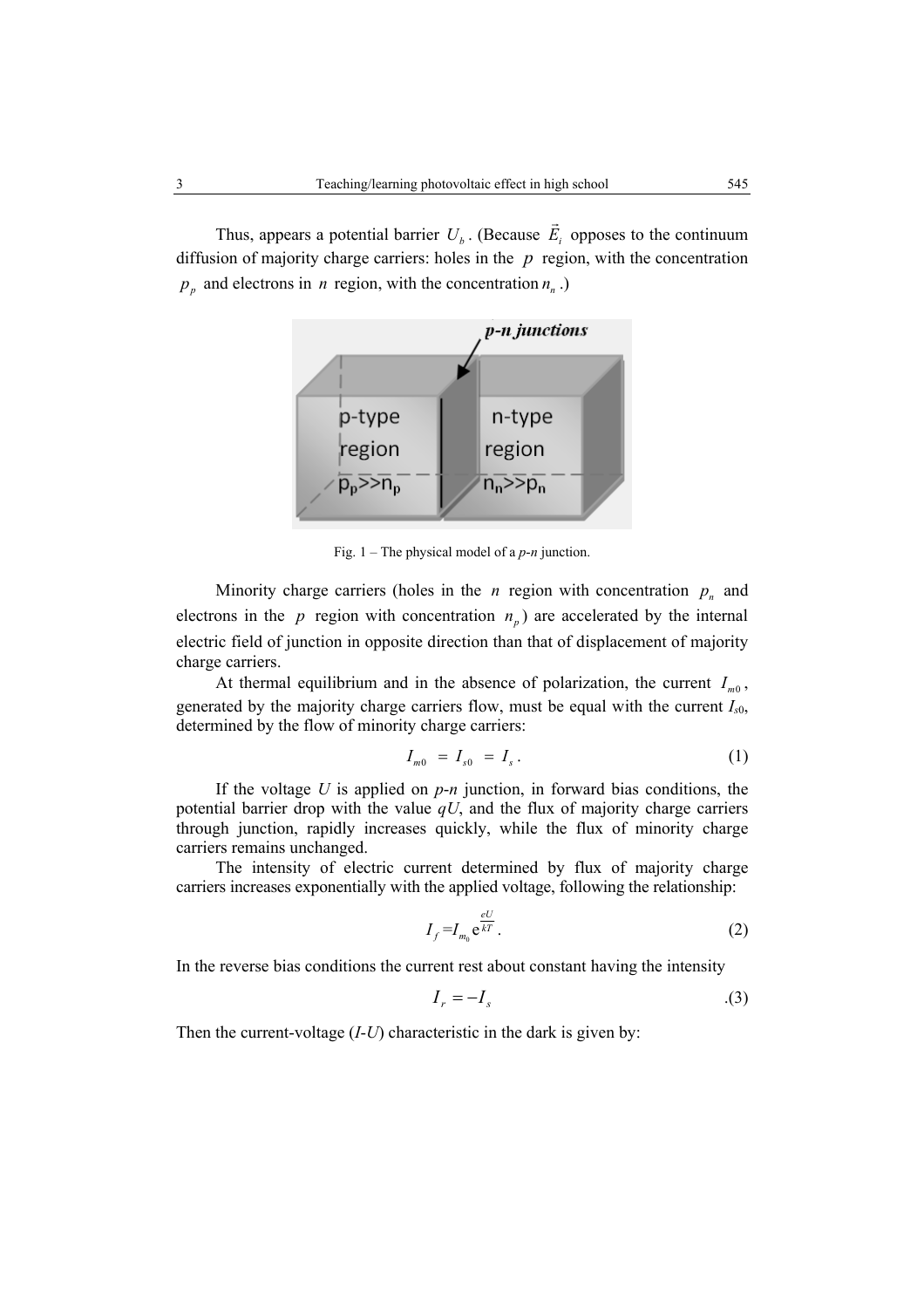$$
I = I_f - I_s = I_s (e^{\frac{eU}{kT}} - 1).
$$
 (4)

This relation is very well known as Shockley equation for an ideally *p*-*n* junction. Generally for a really *p*-*n* junction diode the dark current –voltage characteristics is described by the modified Shockley equation [8–10]:

$$
I = I_0 \left\{ \exp\left[\frac{q\left(U - IR_s\right)}{nkT}\right] - 1 \right\} + \frac{U - IR_s}{R_{sh}}, \tag{5}
$$

where:  $I_0$ , *n*,  $R_s$  and  $R_{sh}$  are the reverse saturation current, diode quality factor, series and shunt resistance of the cell, respectively, and *q* is the electronic charge.

# 2.2. CURRENT-VOLTAGE CHARACTERISTIC OF A *p*-*n* JUNCTION PHOTOVOLTAIC CELL

Under illumination the incident photons on the cell will give rise to the pairs of electrons and holes. The concentrations of the photogenerated charge carriers electrons and holes are ∆*n* and ∆*p*, respectively. In absence of light, majority charge carrier's concentrations are much higher than concentrations of the majority charge carriers generated by light, while the concentrations of minority charge carriers on dark are much lower than the concentration of minority charge carriers generated by light.

The holes photogene rated in the n region, may reach by diffusion the region of barrier layer (depletion layer) where are accelerated by internal field  $E<sub>i</sub>$  to region *p* . Electrons generated by light in the *p* region, which reach the depletion layer, are accelerated to *n* region. The electron-hole pairs directly photo generated in the depletion layer are also separed by the internal electric field, the electrons send in n side and holes in p side of the junction. In open circuit conditions the photovoltaic cell is polarized, appearing the open circuit photovoltage  $U_{\text{oc}}$  (+ to *p*-region and - to *n*-region, like in reverse bias conditions). Closing the circuit by a load resistor a current will flow to it in opposite direction than the current flowing through a *p*-*n* junction in forward bias conditions. This current reach the maximum values in short circuit conditions (*Isc*), and this parameter is strongly dependent on the energy and the flux of incident photons. The current of the minority charge carriers flowing through the junction at illumination can be written as:

$$
I_{s1} = I_s + eSq\Phi_0 = I_s + I_L,
$$
 (6)

where:  $I_s$  is the saturation current, *e* is the elementary charge, *S* is the area of  $p$ -*n* junction,  $q$  is the collection factor (a dimensionless quantity, representing the fraction of electron-holes pairs separated by the internal electric field  $E<sub>i</sub>$  from the total number by pairs generated by incident photons), and  $\Phi_0$  is the photon incident flux.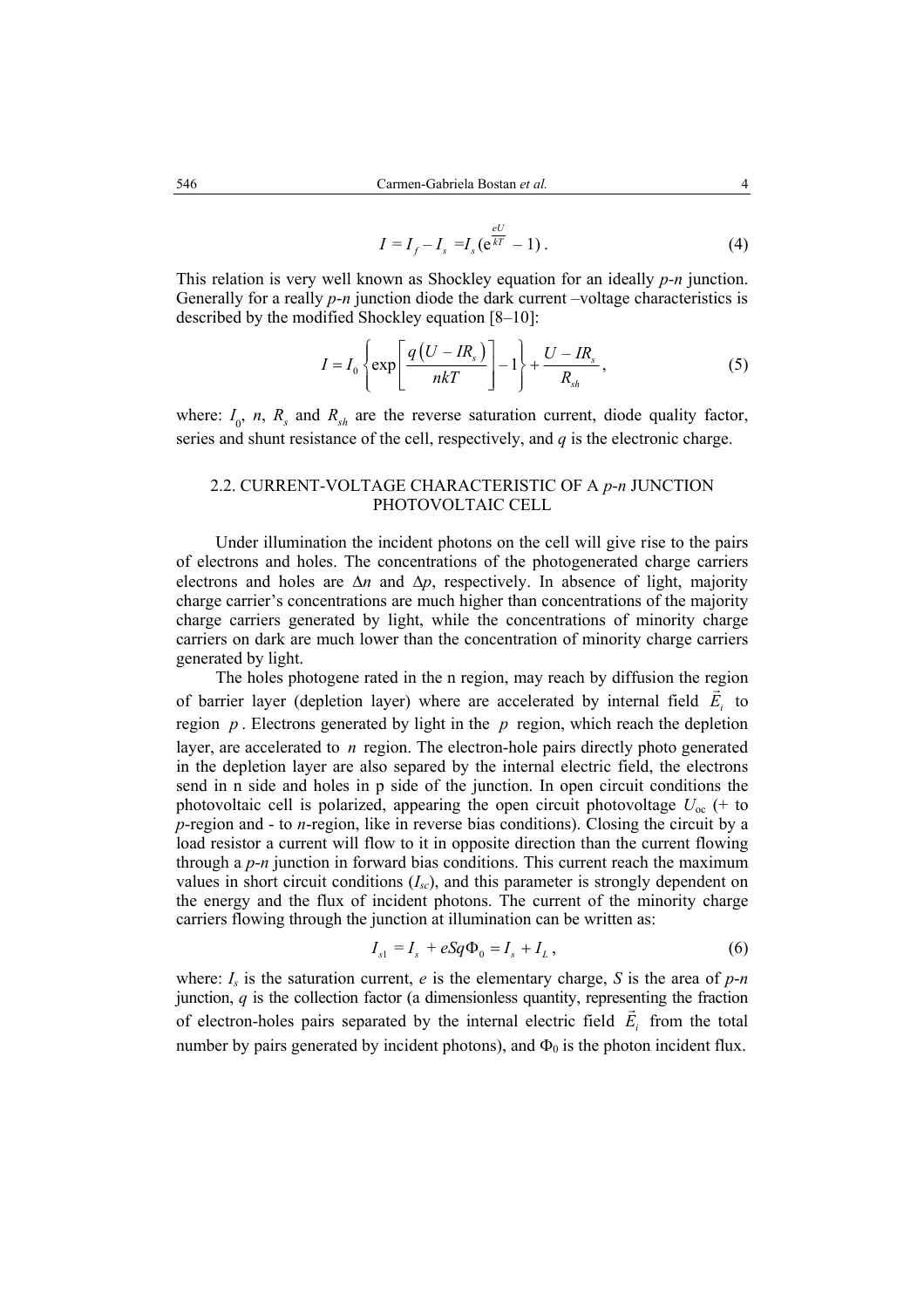Then, following the above treatment used for the current-voltage (*I*-*U*) characteristics in the dark (Shockley equation) and taking into account the equation (6), the current – voltage characteristics at illumination will be:

$$
I = I_s \left( e^{\frac{eU}{kT}} - 1 \right) - I_L, \tag{7}
$$

where  $I_L = eSq\Phi_0$  is the photocurrent.

In open-circuit condition  $(I = 0)$ , we obtain the open-circuit photovoltage  $U_{0c}$  (Fig. 2), given by:

$$
U_{oc} = \frac{kT}{e} \ln\left(1 + \frac{I_L}{I_s}\right). \tag{8}
$$

In short-circuit conditions ( $U = 0$ ) the current is given by:

$$
I_{sc} = -I_L \tag{9}
$$

representing the photocurrent.

Current-voltage characteristics of a photovoltaic cell, in the absence of illumination ( $\Phi_0 = 0$ ), coincides with the *I-U* characteristics of an ordinary *p-n* junction in the dark. At illumination ( $\Phi_0 \neq 0$ ) the current-voltage characteristics is translated with the size  $I_L$  towards negative axis of currents (Fig. 2).



Fig. 2 – Current-voltage characteristic of  $p$ -*n* junction in the dark ( $\Phi_0 = 0$ ) and at illumination  $(\Phi_0 \neq 0)$ , respectively.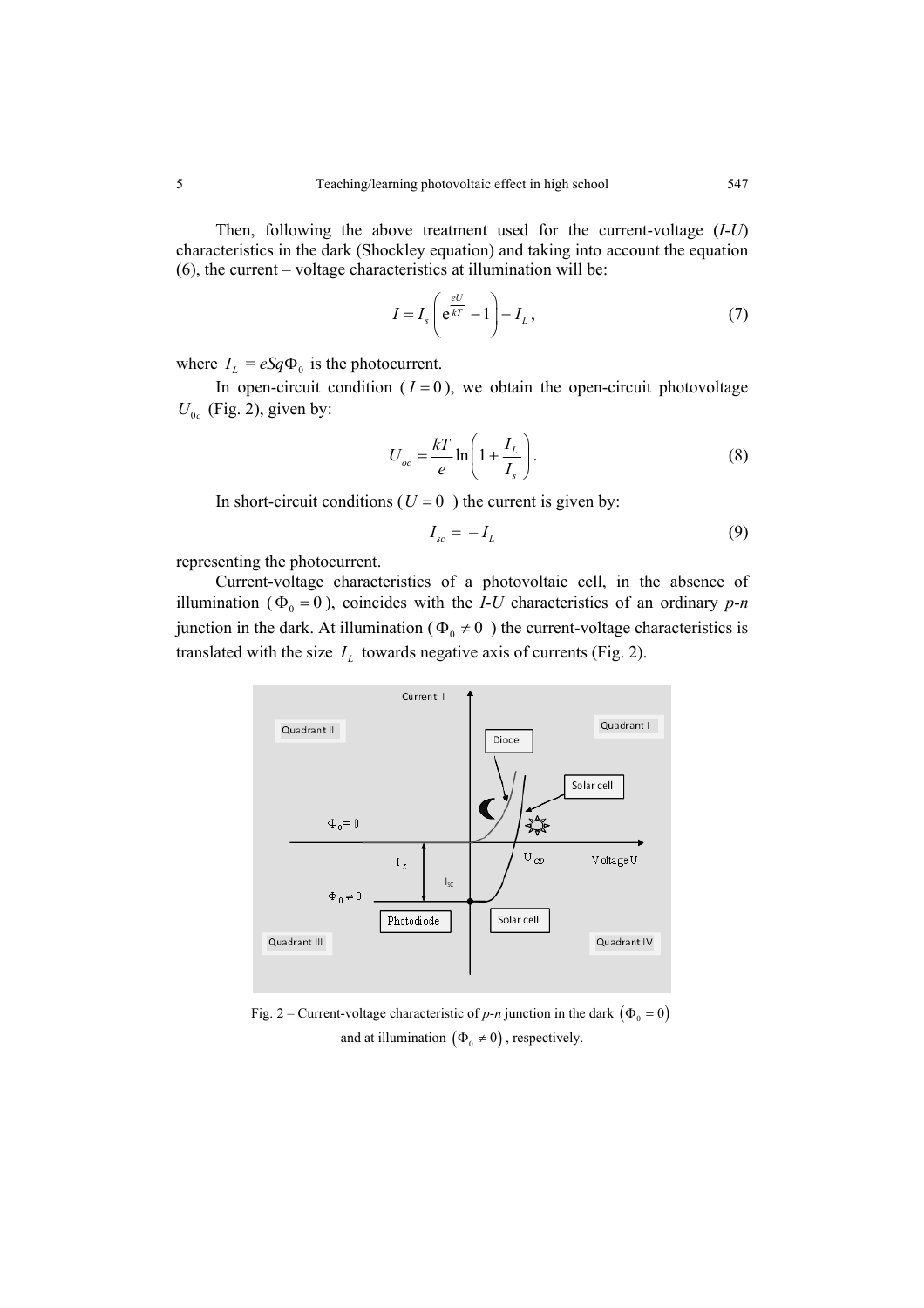With a positive voltage and negative current, in fourth quadrant the photovoltaic cell run in regime of photo element, representing a really energy source, according with the First Thermodynamic Principle.

# 2.3. APPLICATIONS OF PHOTOVOLTAIC CELLS

The *p*-*n* junction structures specifically builded to convert directly the solar energy into electricity with high efficiency, are called *solar cells*.

Solar cell was invented 50 years ago, in 1954. It is a device, which in incidence of light radiation, acts as an electrical generator, converting solar energy into electricity. The bases of this process are three basic phenomena [11–13]:

- *Absorption of light which generate the nonequillibrium electron-hole pairs;*
- *Separation of the photogenerated charge carriers in the internal electric field;*

• *Collection of the photogenerated charge carriers in the external circuit.* Schematically these processes are illustrated in the Fig. 3:



Fig. 3 – Physical processes of solar cell.

Currently, there are many types of solar cells, but those based on silicon semiconductor diodes are the most used in the large scale application, due to their high power conversion efficiency, more than 27%.

The power produced by a solar cell by a load resistor  $R_{s}$  can be calculated using the expression:

$$
P = UI = U[I_s(e^{\frac{eU}{kT}} - 1) - I_L].
$$
\n(10)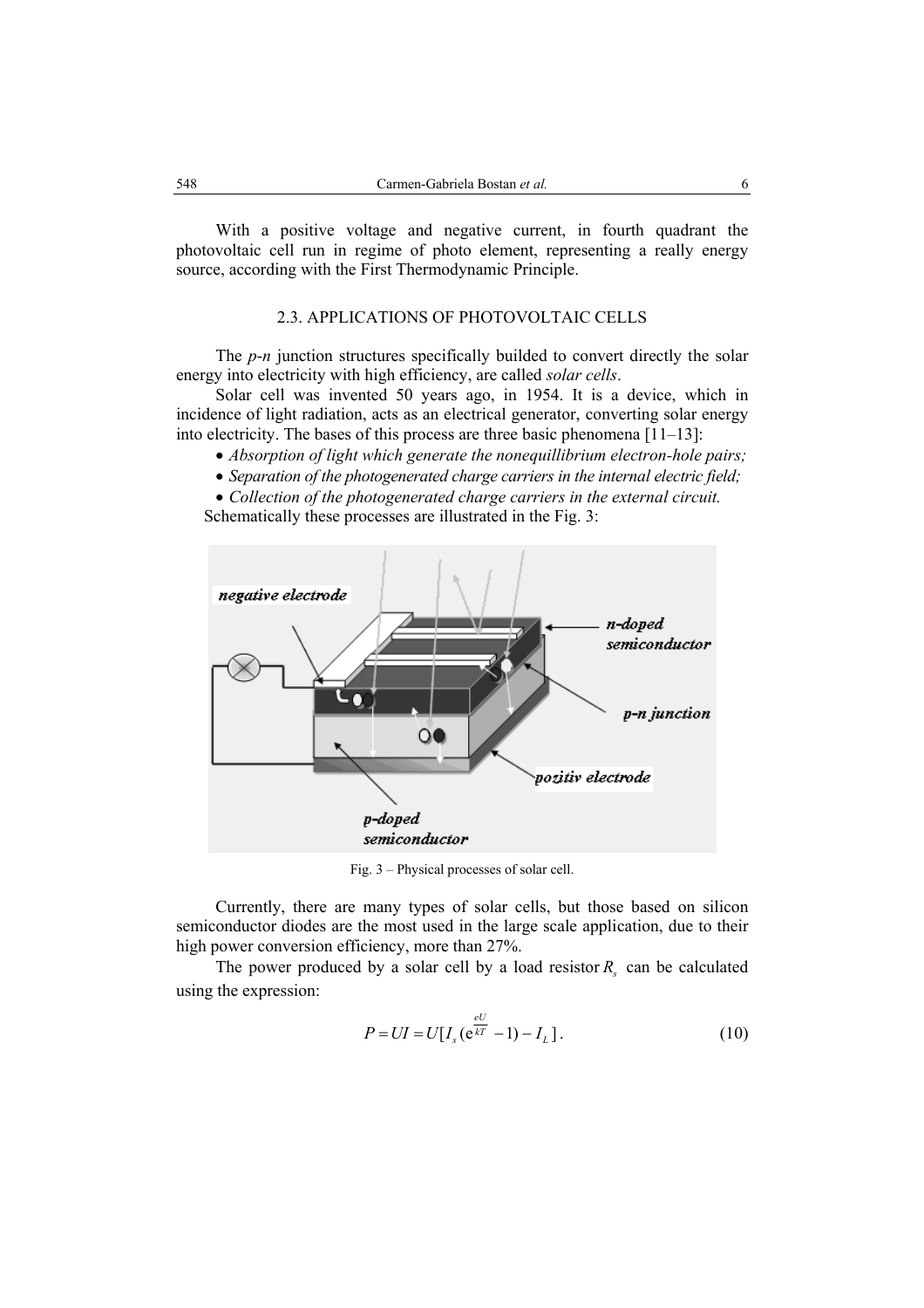Taking into account the definitions of  $U_{ac}$  and  $I_{sc}$  (eqs. (8) and (9)), there is a value of the load resistor, for which the power transferred from the cell rich its maximum value  $P_m = U_m I_m$ . Using the coordinates of this point  $(U_m$  and  $I_m)$  the Fill Factor, defined by:

$$
FF = \frac{I_m \cdot U_m}{U_{oc} \cdot I_{sc}} \tag{11}
$$

is introduced, as a parameter showing how much the solar cell behaves like an ideal generator ( $R_{ss} \to 0$ ,  $R_{sh} \to \infty$ ).

With these parameters, the power conversion efficiency of the cell is given by:

$$
\eta\left[\%\right] = \frac{U_m I_m}{I_{inc}} = \frac{FF \times J_{sc} \times U_{oc}}{I_{inc}} \times 100\,,\tag{12}
$$

where:  $I_{inc}$  is the light power density incident on the cell and  $J_{sc}$  is the short-circuit current density.

So, the typical cell parameters in regime of photoelement (in fourth quadrant) are:  $U_{0c}$ ,  $I_{sc}$ ,  $FF$  and  $\eta$ .

A briefly characterization [14–16] of a solar cell supposes the measurement and analysis of:

- Action spectra  $(I_f = f(\lambda))$  characteristics)
- Current-Voltage characteristic in the dark
- Current-voltage characteristic at illumination, in fourth quadrant (in regime of photoelement).

#### **3. EXPERIMENTAL RESULTS AND DISSCUSIONS**

#### 3.1. THE ACTION-SPECTRUM OF THE MONOCRYSTALLINE SI *p*-*n* JUNCTION SOLAR CELL

The action-spectrum or spectral response of a photovoltaic cell means the dependence of the short-circuit photocurrent on the energy of incident photons. This characteristic will give information about the photoactive region and permits also to determine the band gap of the semiconductor, from which the cell is fabricated. Using the experimental setup shown in Fig. 4, the action spectrum was recorded, measuring the short-circuit photocurrent for each value of the wavelength ranging between 400 and 1 200nm. The action spectrum is shown in Fig. 5, where the dependence of short-circuit current  $I_{sc}(u.a.)$  normalized to the unit, as a function on the wavelength  $\lambda(\mu m)$  it was shown. The maximum value of the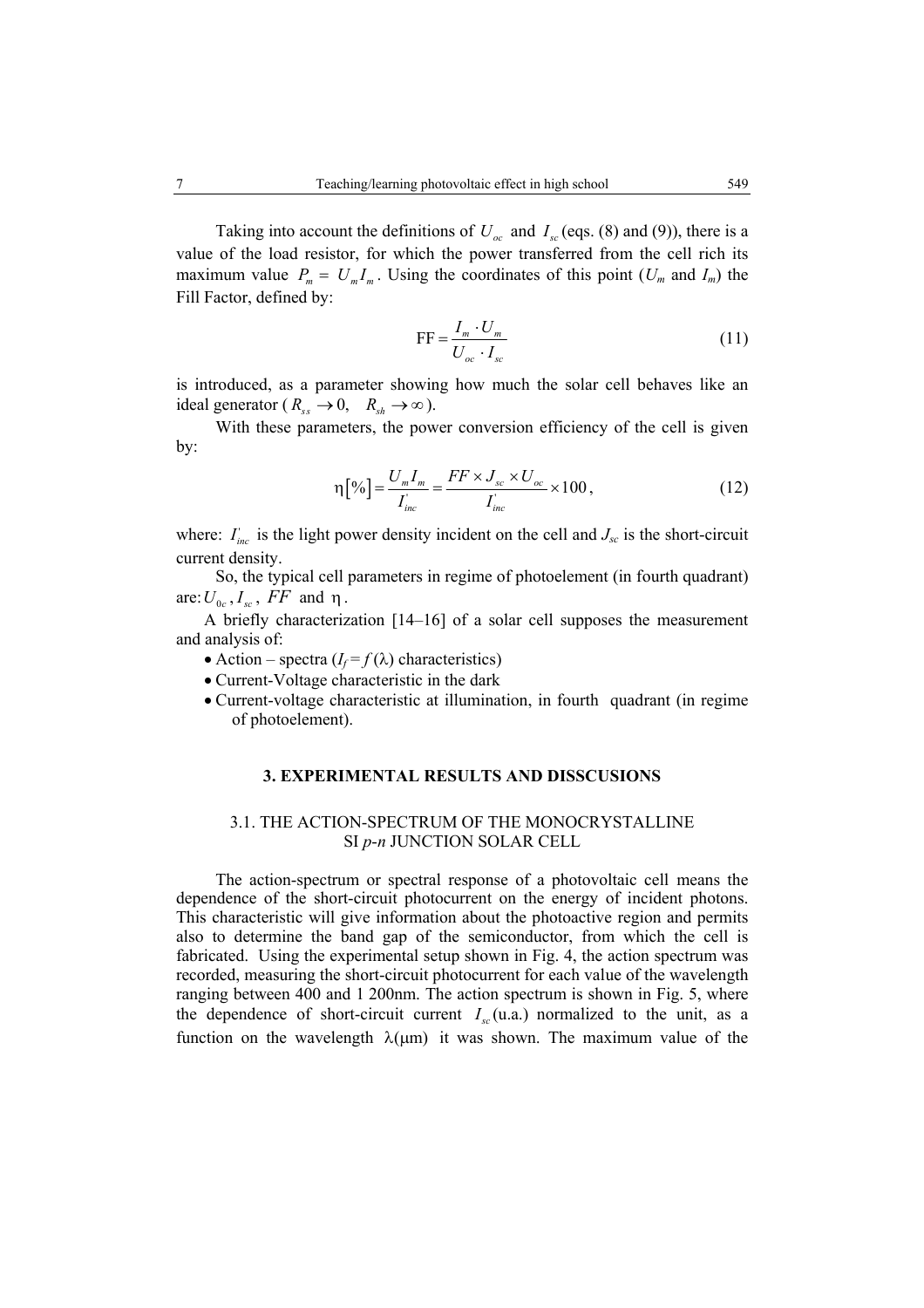photocurrent of  $I_{sc} = 51.6 \mu A$  is obtained for  $\lambda = 0.97 \mu$  m. Region of maximum sensitivity is between  $0.8$  and  $1.1 \mu m$ , suggesting that the photoactive region is in the *p*-*n* junction what it is presented in structure. Using Mott's formula:

$$
E_g = \frac{hc}{\lambda_{1/2}}\,,\tag{13}
$$

where: *h* is Plank's constant, *c* is the light speed and  $\lambda_{1/2}$  is the wavelength corresponding to the half of the maximum spectral response, the band gap energy of Si was determined. Using the value  $\lambda_{1/2} = 1.08 \mu m$  from the action spectrum (Fig. 5) the value  $E_g = hc/\lambda_{1/2} = 1.14$ eV for the band gap Si was obtained, a very closely value to those determined by other methods.



Fig. 4 – Experimental setup for measuring the spectral characteristic of a *p*-*n* junction solar cell.



Fig. 5 – Action spectrum of the monocrystalline Si *p*-*n* junction solar cell.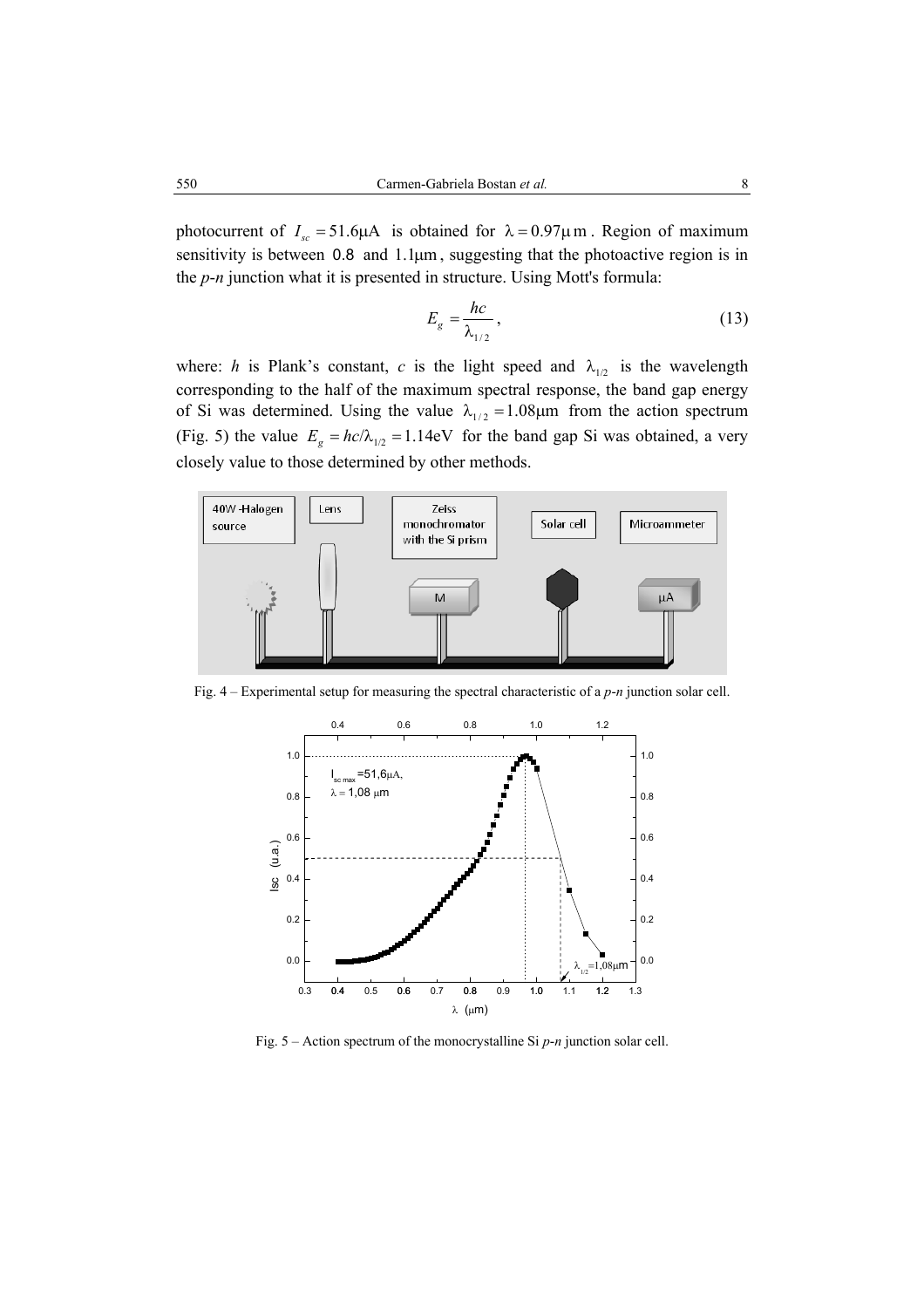# 3.2. STUDY OF DARK CURRENT-VOLTAGE CHARACTERISTICS AND DETERMINING OF THE DIODE PARAMETERS (RECTIFYING FACTOR RR,  $N$  AND  $I_0$ )

Information on the presence of barrier layer of the junction and its quality can be obtained from the analysis of dark current-voltage characteristic, both in forward and reverse bias conditions. Using the experimental setup shown in Fig. 6, the dark *I*-*U* characteristic was drawn.



Fig. 6 – The scheme of experimental setup used to ambipolar current-voltage characteristics measurements.

In Fig. 6, solar cell (C. S.) was connected to a DC voltage source in a connection with a Helipot potentiometer, providing a resolution of 10mV . The current was measured with a Philips Digital miliammeter and voltage on diode with a Philips microvoltmeter. Based on experimental data acquisition, the current – voltage characteristic was plotted, in Fig. 7. It can observe the asymmetry for this characteristic due to the presence of  $p$ -*n* junction. The rectifying ratio  $(R_R)$ , representing the ratio of forward current to reverse current at a same voltage, was 20 for the voltage of 0.5V . Information on quality of junction was obtained from the forward current-voltage characteristics plotted in semi-logarithmic scale, Fig. 8.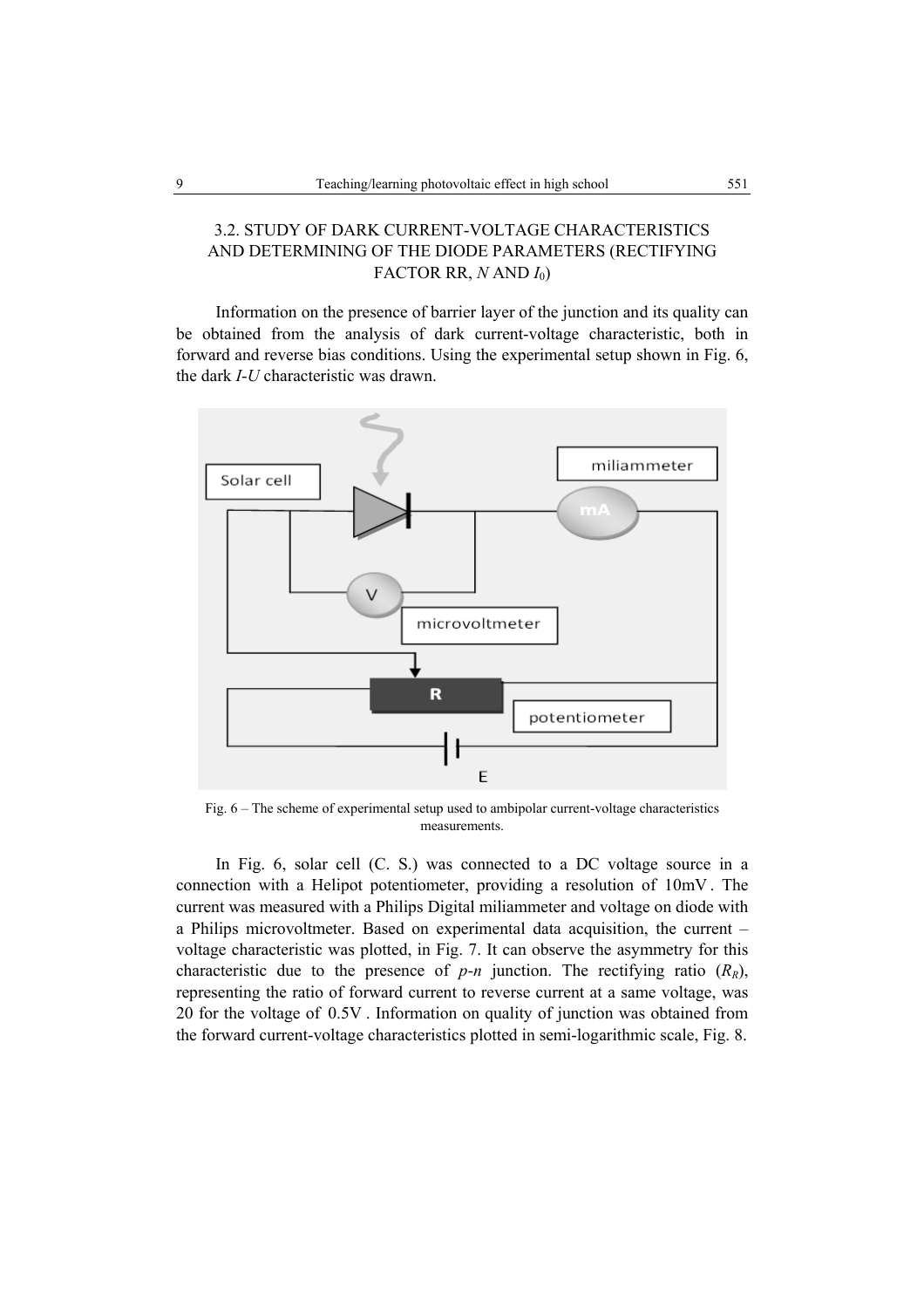

Fig. 7 – Dark current-voltage characteristic of a solar cell with *p*-*n* junction monocrystalline Si.



Fig. 8 – The forward bias current-voltage characteristics in semi-logarithmic scale.

In this range of voltage the, *I*-*U* characteristics is described by  $I \cong I_0 e^{i\pi kT}$ . So, ln *I* as a function on applied voltage is:

$$
\ln I = \ln I_0 + \frac{qU}{nkT}.
$$
\n(14)

Fitting the experimental data with equation (14), the values  $n = \frac{1}{V_r}$  · tg $\alpha = 1.4$  and  $I_0 \approx 10^{-8}$  A, were obtained for the diode ideality factor and saturation current, respectively. In the above relationship for *n* ideality the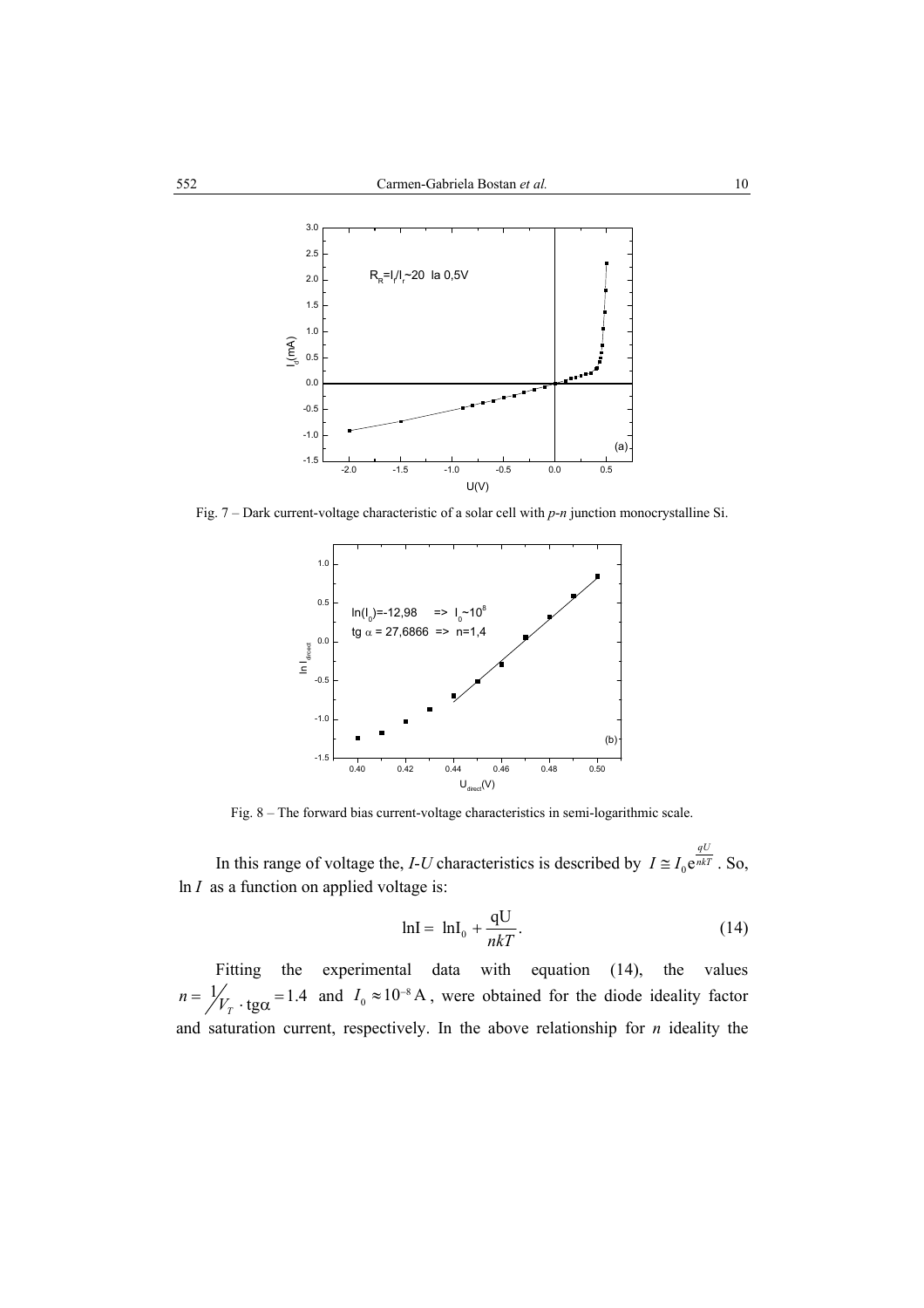thermal potential to room temperature was used with the value of  $V_T = \frac{kT}{q} = 0.025V$  and the slope of straight line tga shown as inset in Fig. 8.

# 3.3. THE STUDY OF *I-U* CHARACTERISTIC UNDER ILLUMINATION, IN FORTH QUADRANT

To measure the *I*-*U* characteristic under illumination in forth quadrant, the solar cell was series connected with a variable load resistance, (changing in the range  $10 - 10<sup>5</sup> \Omega$ ) and illuminated with white light of 20mW/cm<sup>2</sup>. For each value of load resistor in the above range, the current and voltage delivered on it were measured. The experimental setup used is shown in Fig. 9.



Fig. 9 – Experimental setup used to measure the *I*-*U* characteristics in regime of photoelement.

Using the experimental data, the current-voltage characteristic in forth quadrant, at illumination, was plotted in Fig. 10.

From this figure were determined the typical parameters as photoelement:

$$
U_{oc} = 0.5 \text{ V}, I_{sc} = -3.89 \text{ mA}.
$$

To determine fill factor with accuracy, the power-voltage dependence was plotted in Fig. 11. The coordinates of the maximum point from Fig. 11, related with Fig. 10, lead to the values:  $U_m = 0.42 \text{ V}$ ,  $I_m = -3.2 \text{ mA}$ .

Using these parameters in equation (11), the fill factor was obtained, of 0.74, value which suggests the presence of a structure with low series resistance and high shunt resistance, respectively.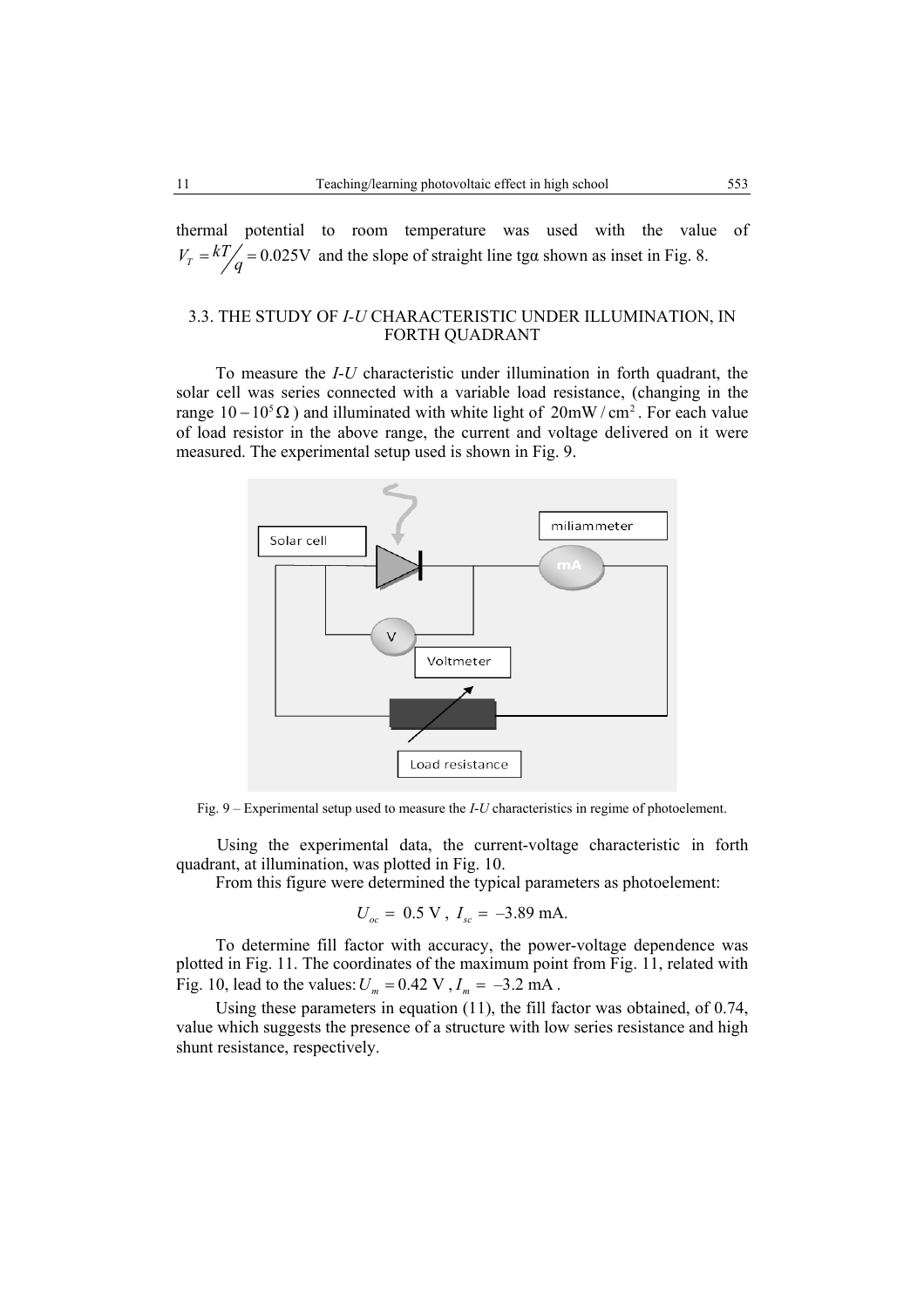Replacing the values of  $U_{oc}$ ,  $I_{sc}$ ,  $FF$  and  $I_{inc}$ , in equation (12) a value of 7.3% was obtained for power conversion efficiency *h*, good value for a cell prepared in student laboratory conditions.



Fig. 10 – Current-voltage characteristic in quadrant IV of a photovoltaic cell with *p*-*n* junction on Si monocrystalline illuminated in integral light with incident power  $P_i = 20$ mW/cm<sup>2</sup>.



Fig. 11 – The power-voltage characteristic.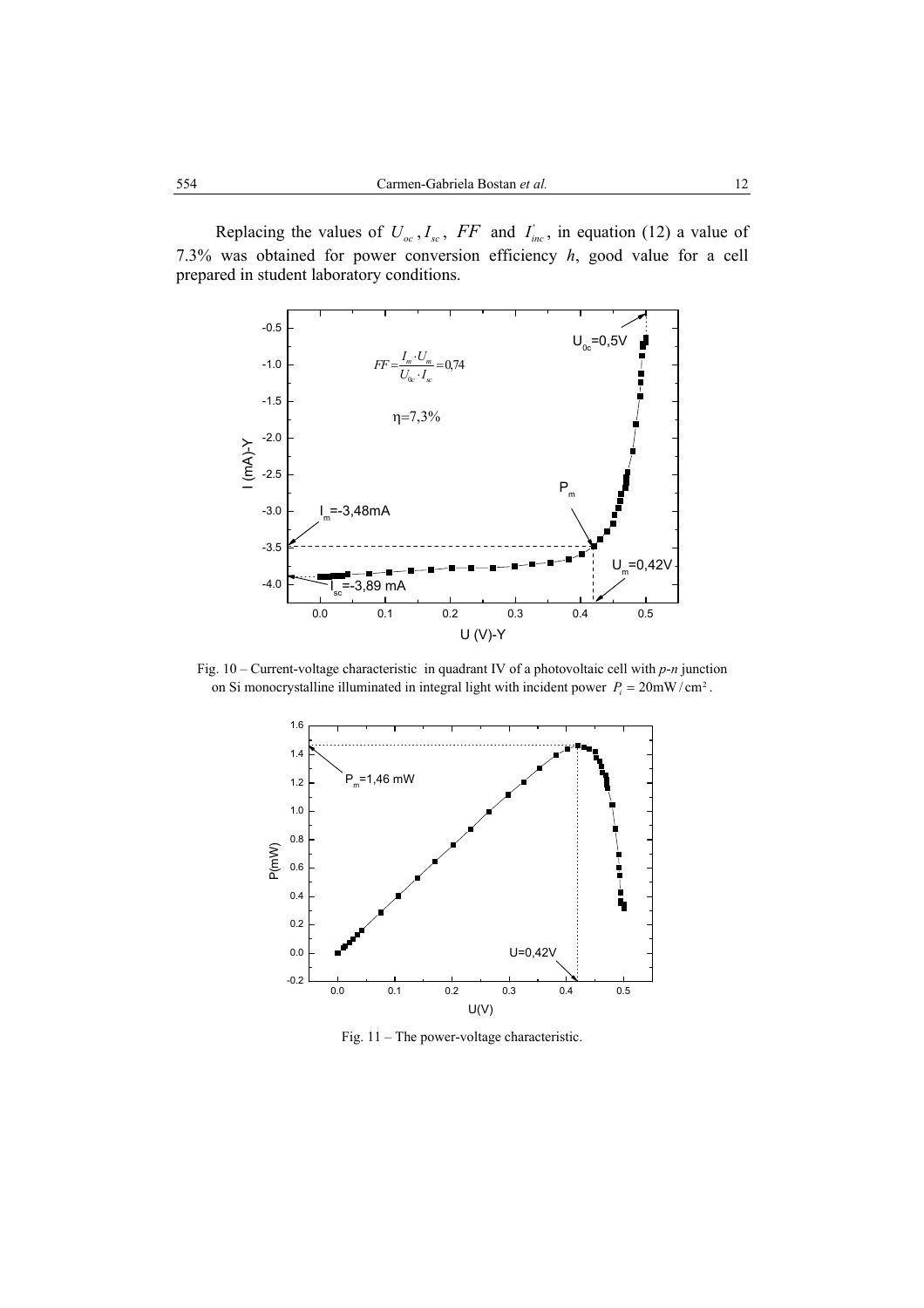For all these data analysis was used an Origin Software. The Origin Lab is professional software specializing in data analysis and plotting of graphs. It contains several sheets, data import capabilities, query databases, making professional graphics. The software is used in colleges and universities worldwide, with friendly interface that is a very good tool in experimental data processing laboratory [17, 18].

#### **4. CONCLUSIONS**

Laboratory work has achieved its objectives. Students were fascinated by this new way to make an experiment. Processing of experimental data using Origin Lab 7.0 proves that it can be used in physics laboratory of high school.

The students understand the mechanism of photovoltaic effect generally and gain the experimental skills to characterize a solar cell.

Measuring the action spectra and using the Mott's Formula the students determined the band gap of Si observing the good agreement between their value and the values obtained by other measurements.

Plotting the current-voltage characteristics in both forward and reverse conditions, in the dark, the students observe that the *p*-*n* junction Si cell is a nonlinear element of circuit, with high asymmetry, and fitting the experimental data with the Shockley's equation they determined the parameters  $R_R$ ,  $n$ ,  $I_0$ .

The measured current-voltage characteristics in fourth quadrant under the light, gave the possibility to the students to find with accuracy, the typical parameters of the cell working in regime of photoelement ( $U_{\alpha c}$ ,  $I_{\alpha c}$ , FF, and  $\eta$ ).

The students were fascinated by their good results obtained using the experimental setups available in their laboratories, acquiring the really skills for research in this field.

*Acknowledgments*. This work was performed with financial support within the project POSDRU/6/1.5/S/10.

#### **REFERENCES**

- 1. Eds.: Mary D. Archer and Robert Hill, *Clean electricity from Photovoltaics*, Imperial College Press, 2001.
- 2. E. Lorenzo, G. L. Araújo, P. Davies, A. Cuevas, M. Egido, J. Minano, R. Zilles, *Solar electricity: engineering of photovoltaic systems,* Progensa, 1994.
- 3. G.P. Smestad, *Education and solar conversion: Demonstrating electron transfer*, Solar Energy Materials and Solar Cells, **55,** 157–178 (1998).
- 4. K. Zweibel, *Harnessing Solar Power: The photovoltaics Challenge*, Plenum Press, New York, 1990, pp. 235–253.
- 5. R.W. Buckey and E. Kuets, *European photovoltaic education initiative*, Renewable Energy, **5**, 345–347 (1994).